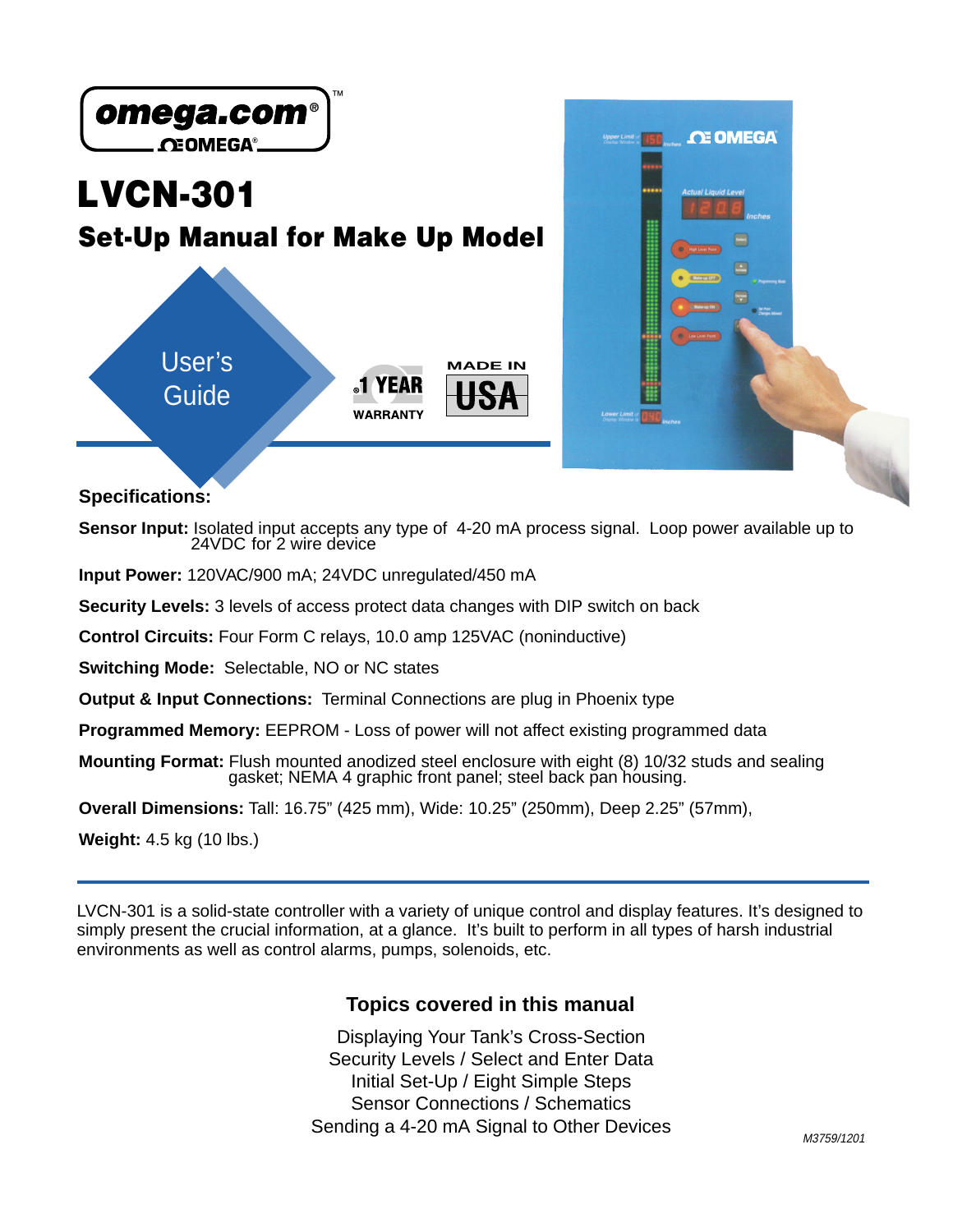## **LVCN-301 Features and Overview**

Let's say your tank is 112 inches deep, and the transducer range of the sensor you've chosen is 0-5 psi of water. 5 psi equals 138 inches H2O The pressure transducer is located 11 inches off the bottom of the tank. With 51 inches of water in the tank you are cavitating the pump, and at 108 inches of water you are facing probable flooding.

The goal is to maintain the liquid level between 90 and 65 inches using LVCN-301. The following steps should be taken in order to display a 50 to 110 inch "window" of the tank, while maintaining a liquid level range of 90 to 65 inches. High and low alarm output circuits will be activated at 105 and 55 inches.

> The **Initial Set-up in Eight Easy Steps** (see page 4) describes in detail how to program LVCN-301 for your specific application. To accomplish the above installation, you would enter the following:

| <b>Transducer Range</b>       |       | 138.0 inches H2O |
|-------------------------------|-------|------------------|
| <b>Transducer Height</b>      | 11.0  |                  |
| <b>Upper Limit of Window</b>  | 110.0 |                  |
| Lower Limit of Window         | 50.0  |                  |
| <b>High Alarm/Fault Level</b> | 105.0 |                  |
| Make-up OFF Level             | 90.0  |                  |
| Make-up ON Level              | 65.0  |                  |
| Low Alarm/Fault Level         | 55.0  |                  |

## **Tank Cross-Section Display with LVCN-301**

![](_page_1_Figure_6.jpeg)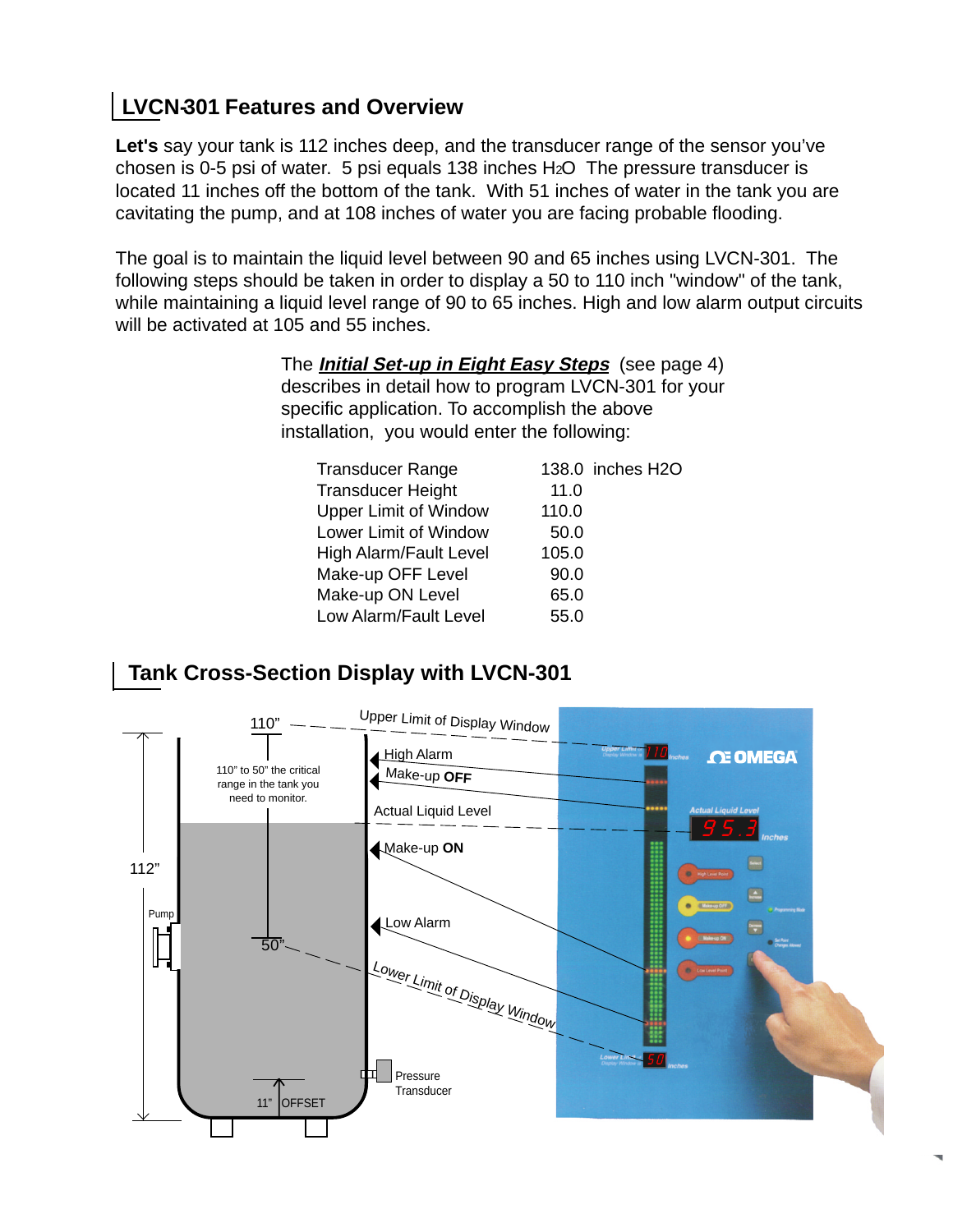## **Security Levels / Selecting and Accessing Data**

Operator access to data modifications has three modes of security: View Only, Set Point Changes Allowed and Programming. Each mode is selected from the back of the unit with a DIP switch setting.

### **Programming Mode**

This mode, #1 ON, allows you to change all eight programmable settings. It is used for initial set-up and installation.

|   | ″/  |  |
|---|-----|--|
| ω | 97) |  |
|   | 77  |  |

**ON**

1234 The Company of the United States and Company of the United States and Company of the United States and  $\frac{1}{2}$ . . . . . . . .

## **Set Point Changes Allowed**

This mode, #2 ON, allows you to change all four set points: the High & Low Alarms, Make-up ON & Make-up OFF.

## **View Only Mode**

This mode, ALL OFF, prevents any changes from being made. However, all the information, except the transducer range and transducer offset, is available by pressing SELECT.

| ''' |  |
|-----|--|
| 77) |  |
| Π   |  |
|     |  |

### **Output & Input Terminal Connections**

(All terminal connections are plug in Phoenix type)

![](_page_2_Figure_12.jpeg)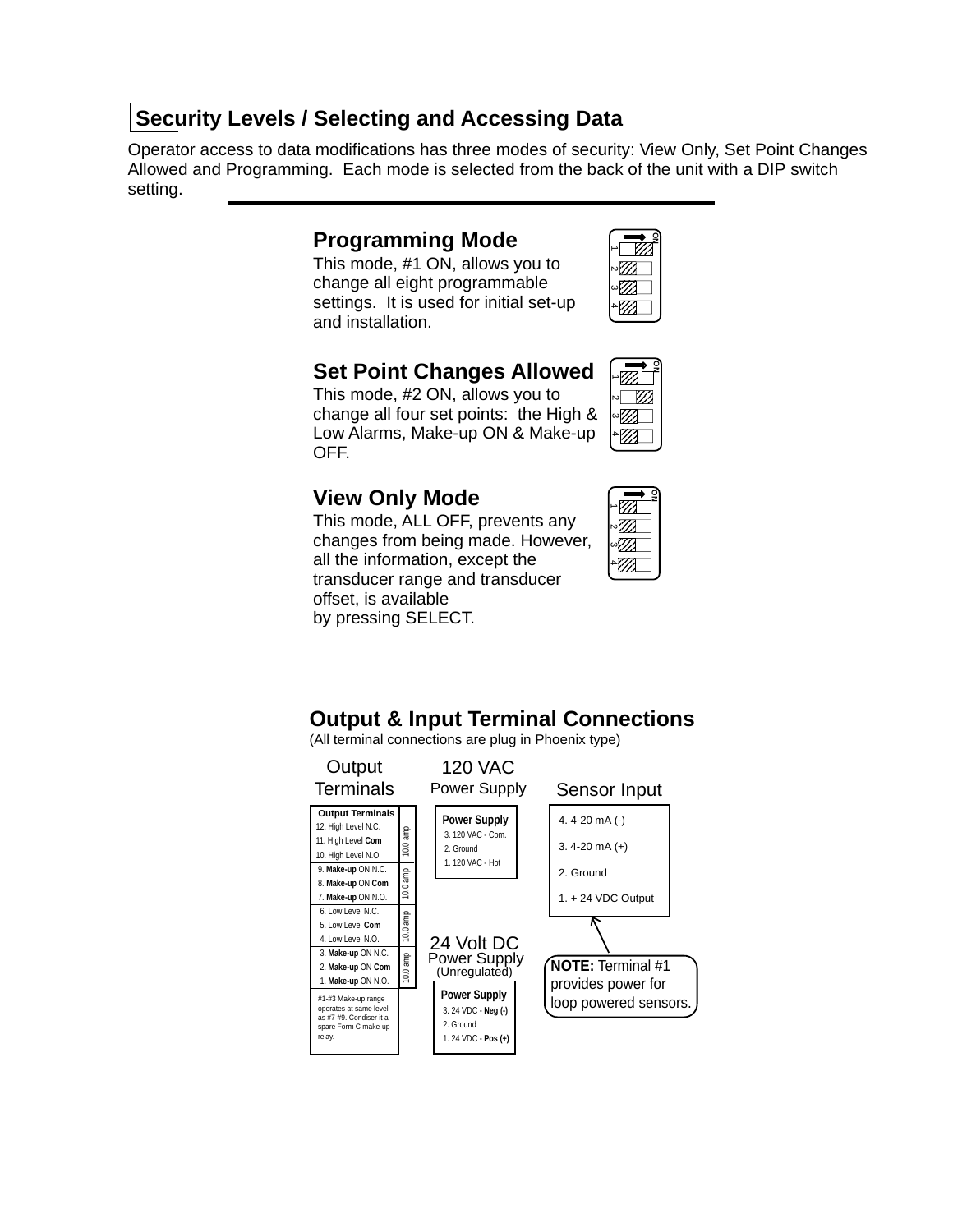## **Initial Set-Up in Eight Easy Steps**

The initial set-up requires you to change the DIP switch to Programming Mode, #1 ON. After the initial set-up, select the DIP switch settings for View Mode or Set Point Changes Allowed. (More detail on Page 3.) Holding down the INCREASE or DECREASE arrow for 3 seconds increases the scrolling speed of the numbers on the display.

| $^{\prime\prime}$ |
|-------------------|
| 97)               |
|                   |

PROGRAMMING MODE

**1. - Setting the Transducer Range** Press the **SELECT** button on the graphic face - *RANG* will appear in the display. A few seconds later, the display will convert to *R\_\_\_*. The **Transducer Range** of the input device needs to be entered, using the INCREASE or DECREASE arrow. The Transducer Range is determined by the manufacturer of the device. It is printed on the device, typically in either psi, inches of water or inches mercury. It is not the height of the tank you are controlling.

For example: if you want to display a 120" tank of water in inches and have a transducer that has a manufacturer's range of 0-5 psi, you would use the following formula:

$$
\frac{(5.0 \text{ psi water}) (27.7 \text{ inches})}{1.0 \text{ specific gravity of water}} = 138.5 \text{ inches}
$$
 (Note: 1psi water = 27.7")

**2. - Setting Offset / Transducer Height** Press the **SELECT** button again and *OFST* will appear in the display. A few seconds later, the display will convert to *L\_\_\_*. Enter the **Transducer Height** by pressing the INCREASE or DECREASE arrow. Transducer Height is the location of the transducer from the bottom of the tank, or if you are using a bubbler it is to the bottom of the bubbler stand pipe.

**3. - Selecting the Upper Cross-Section** Press the **SELECT** button again - the **Upper Limit** small numeric window display will begin to flash and the main display will convert to *P\_\_\_*. The **Upper Limit** display level needs to be entered, using the INCREASE or DECREASE arrow. This is the "window" or cross-section of the tank you want to see displayed on the vertical bar display. It is **not** a control or alarm level.

This is one of the unique features of LVCN-301. You can select to display any portion of the height of your tank. *For example:* Suppose you have a 120" tall tank that you want to control. Filters and pumps occupy the bottom 50 inches, and you don't want the level to ever go above 105". At the same time, you want to display the crucial operating range of your tank, including make-up levels, high/ low alarms and the actual level. To select the highest resolution of this crucial range on the bar display, you would enter the **Upper Limit** *P\_\_\_* at 110" and the **Lower Limit** *P\_\_\_*at 50". You can select to display any cross-section you require for the installation.

**4. - Selecting the Lower Cross-Section** Press the **SELECT** button again - the **Lower Limit** small numeric window display will begin to flash and the main display will convert to *P\_\_\_*. The **Lower Limit** display level needs to be entered, using the INCREASE or DECREASE arrow. This is the window or cross-section of the tank you want to see on the bar graph display. It is **not** a control or alarm level. (See the above For example.)

**NOTE:** The previous four steps are protected from data changes when you choose either one of the other security modes. The next four steps are accessible to changes in either the Programming Mode (at the initial set-up) or with Set Point Changes Allowed mode selected.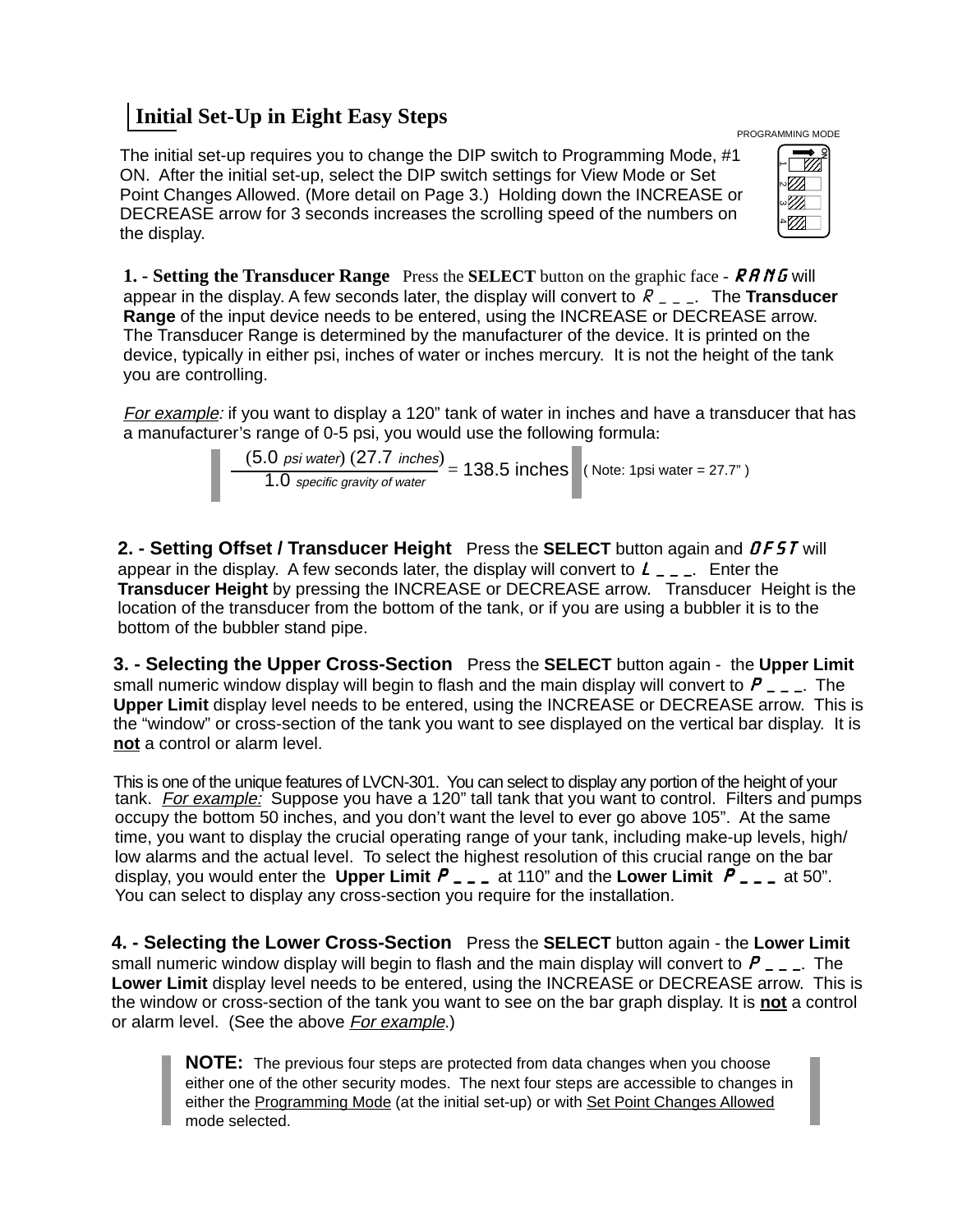**5. - Entering the High Alarm Level** Press the **SELECT** button again - the **High Level Alarm Point** indicator LED on the graphic face and the top RED line in the bar graph display will flash. *P\_\_\_* appears in the display. Enter the level, using the INCREASE or DECREASE arrow to set the desired level. When this point or level is reached, it will indicate a High Level Alarm has been reached and activate the control circuit/device you have designed into your system.

**6. - Entering the Make-Up OFF Level** Press the **SELECT** button again - the yellow **Make-Up OFF** indicator LED will flash along with the YELLOW line in the bar graph. *P\_\_\_* appears in the display. Enter the level, using the INCREASE or DECREASE arrow to set the desired Make-Up OFF level. When this point or level is reached, LVCN-301 will deactivate the differential output relay to the control circuit/device you have designed into your system. NOTE: The Make-Up differential has a Form-C **and** TRIAC circuit operating simultaneously. You can use both or either in your design.

**7. - Entering the Make-Up ON Level** Press the **SELECT** button again - the **Make-Up ON** indicator LED and the ORANGE line in the bar graph will flash. *P\_\_\_* appears in the display. Enter the Make-Up ON level, using the INCREASE or DECREASE arrows. When this point or level is reached, LVCN-301 will activate the differential output(s) to the control circuit/device you have designed into your system. NOTE: The Make-Up differential has a Form-C **and** TRIAC circuit operating simultaneously. You can use both or either in your design.

**8. - Entering the Low Alarm Level** Press the **SELECT** button again - the **Low Level Alarm Point** indicator LED on the graphic face and the top RED line in the bar graph display will flash. *P\_\_\_* appears in the display. Enter the Low Alarm Level, using the INCREASE or DECREASE arrow. When this point or level is reached, it will indicate a Low Level Alarm has been reached and activate the control circuit/device you have designed into your system.

![](_page_4_Figure_4.jpeg)

# **Sensor Input Connections / Schematics**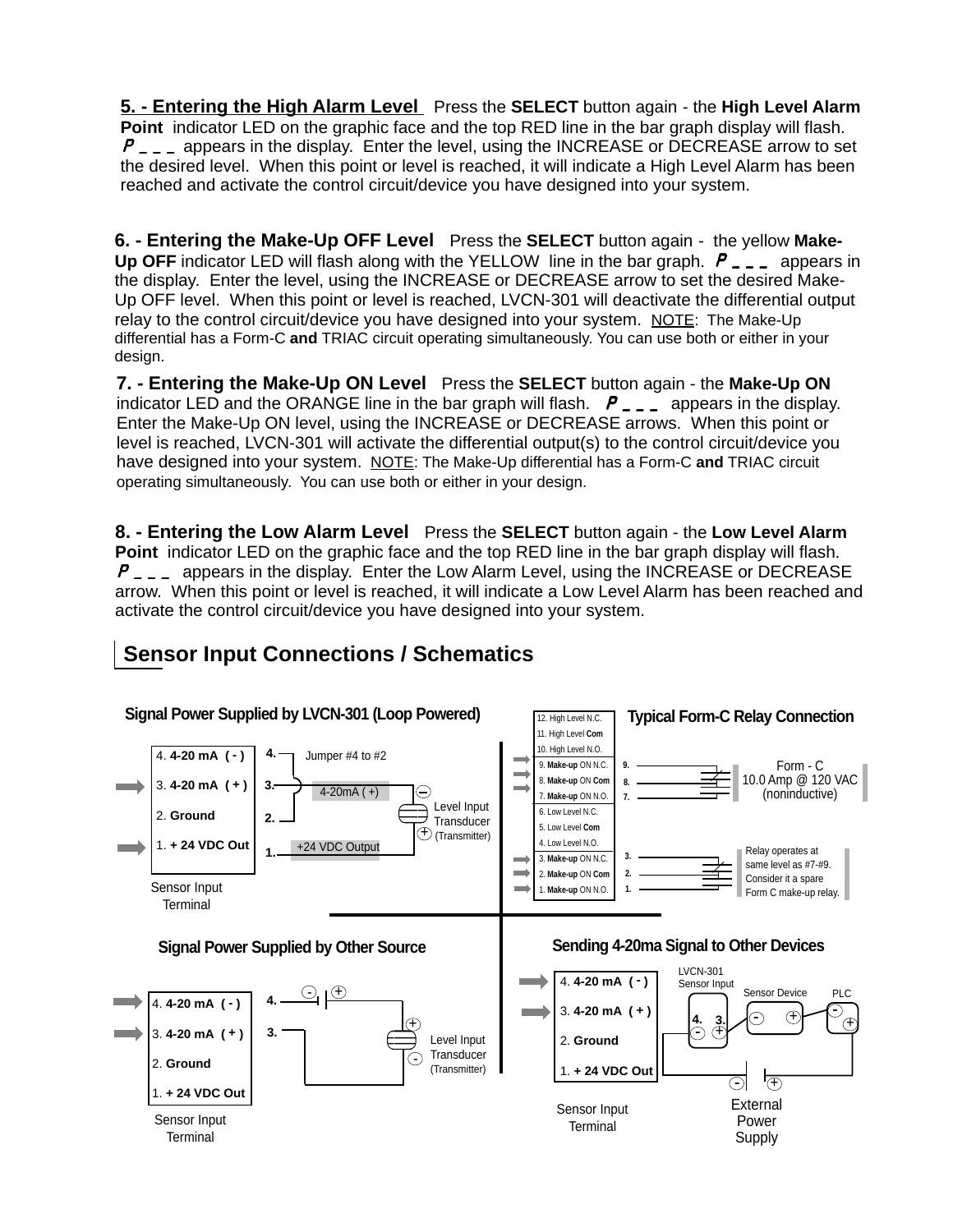## **Other Helpful Features of LVCN-301**

#### Interrupted 4-20 mA Signal from Sensor

Whenever the 4-20 mA signal from the sensor device is lost because of an open wire or device malfunction, an **ERR3** message is displayed in the Actual Liquid Level window. Additionally, the entire bar display will flash red and green.

#### Over &/or Under 4-20 mA signal received

When the input sensor is sending a 4.0 mA signal, the Actual Liquid Level display will show a V character in the first digit of the display.

![](_page_5_Picture_5.jpeg)

![](_page_5_Picture_6.jpeg)

Process Signal Input is 20.0 mA

Software Version Numbers

The version number of your LVCN-301 unit is shown in the Actual Liquid Level display window when you power up the unit. If your unit has version 1.7, you will see in the window *LV 1.7*

Programmed data **cannot** be lost

All the data and logic are written to a permanent EEPROM, which will retain your data in the event the power supply is disconnected. There is **no battery on the board to maintain the data in the EEPROM.**